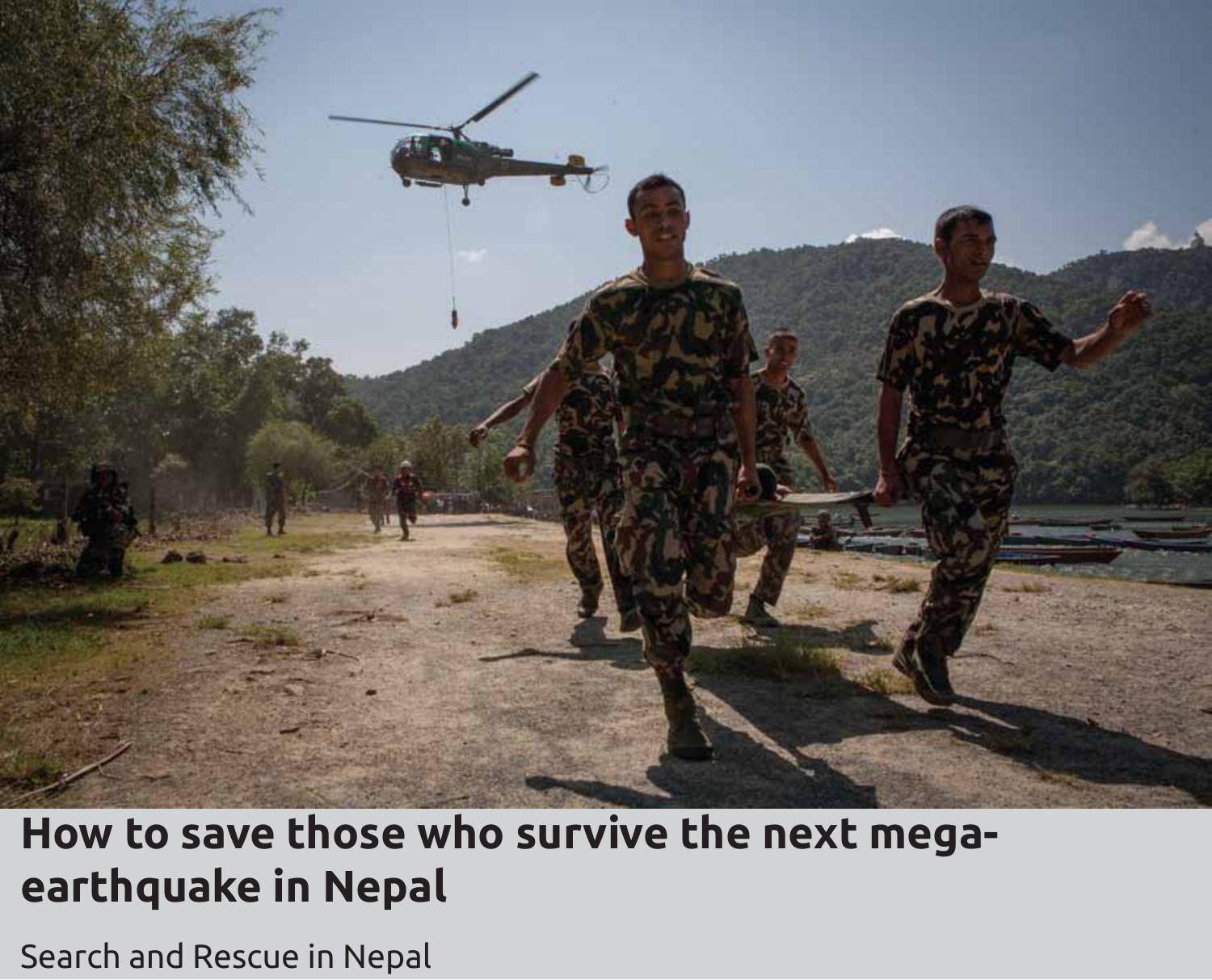Emergency response capacity is critical in Nepal as the mountainous country is a hotspot for natural disasters including floods, landslides, droughts, and epidemics. Moreover, the Eurasian and Indian plates beneath Nepal are creating enormous pressure as they push the Himalayan range into the sky. This pressure will continue to build until it eventually releases through a large-scale earthquake.

Rapid and complex urban growth, high-density settlement patterns and unregulated construction of new buildings further add to the threat, leading to extreme vulnerablility. GeoHazards International ranks Nepal's capital, Kathmandu, as the most at-risk city in the world to earthquake. All of this means that Nepal and its capital, Kathmandu, have the potential to be instantaneously devastated, undermining the economic and infrastructure gains of several decades and leaving significant numbers of the more than 2.5 million people that call Kathmandu home buried under rubble.

Addressing the dire threat facing its population, the Government of Nepal, with technical advice of a joint team of international experts from the People's Republic of China and the United States of America, recently developed a plan of action to strengthen Nepal's search and rescue capacity in its effort to mitigate, prepare and respond to disasters.

In February 2011, the Government of Nepal launched the Nepal Risk Reduction Consortium (NRRC). Under the NRRC, which comprises of Government, develop-

"First responder capacity development is a priority of the Government. It is vital that Nepal develops its own search and rescue capacity building from existing strengths, with the help of our partners, so that we can all be better prepared"

 - Pradip Koirala, Under Secretary for Disaster Management Division in the Ministry of Home Affairs

ment, international financial institutions (IFIs) and humanitarian partners, five flagship areas have been selected for action. Flagship 2 of the NRRC, coordinated by the Ministry of Home Affairs and the Red Cross, focuses on strengthening emergency preparedness for response.

One of Flagship 2's intended outcomes is to build the capacity of first responders. Ensuring first response capacity from the community to the national level is critical to saving lives following a major earthquake. This is even more the case in Nepal, where the only international airport will very probably be damaged following an earthquake, leaving the landlocked and geographically rugged country and its capitol in Kathmandu Valley isolated from immediate international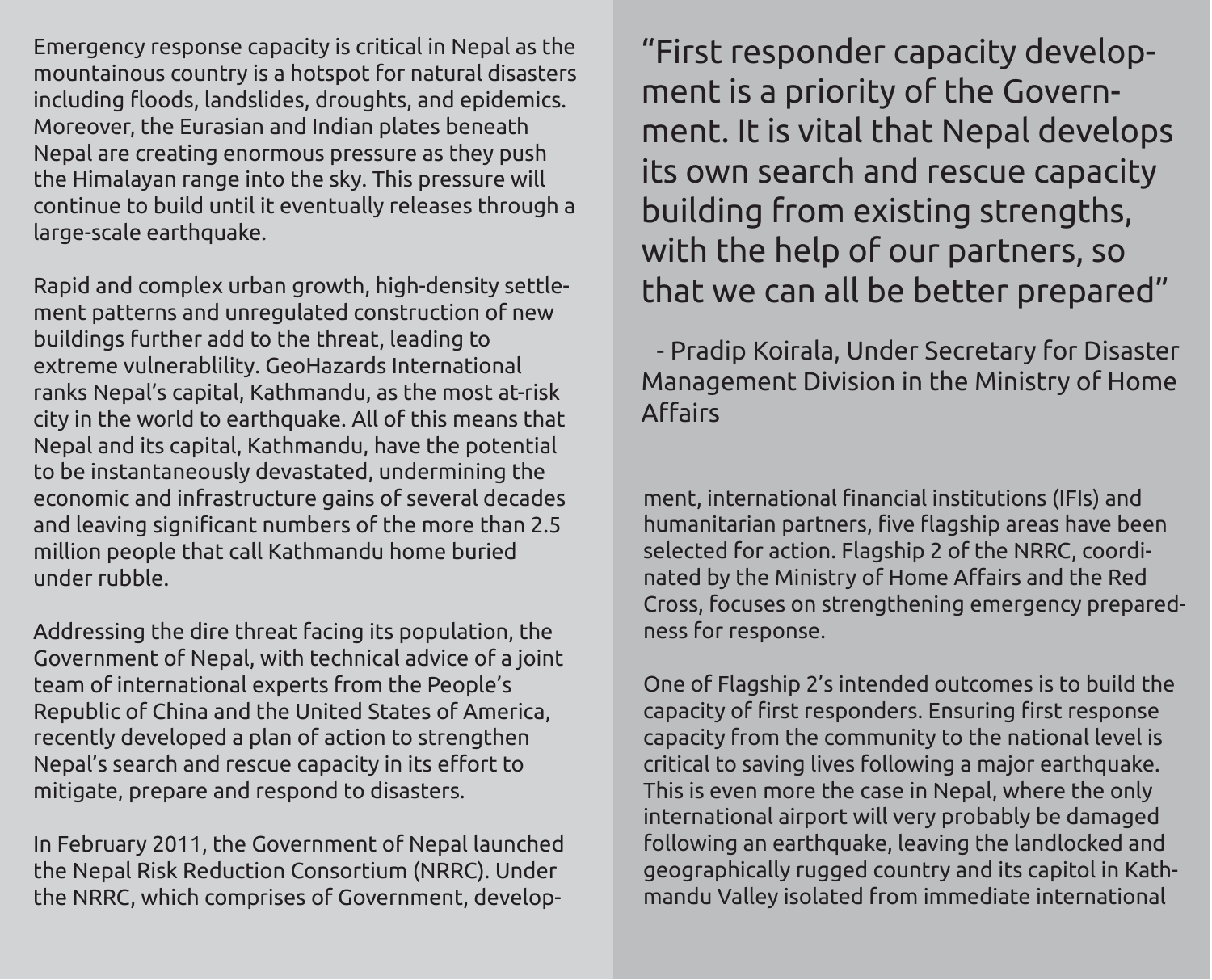With only one international airport and limited access routes, Kathmandu will be isolated from the world following a mega earthquake. Ensuring Nepal has the capacity to search for and rescue those who survive is critical.

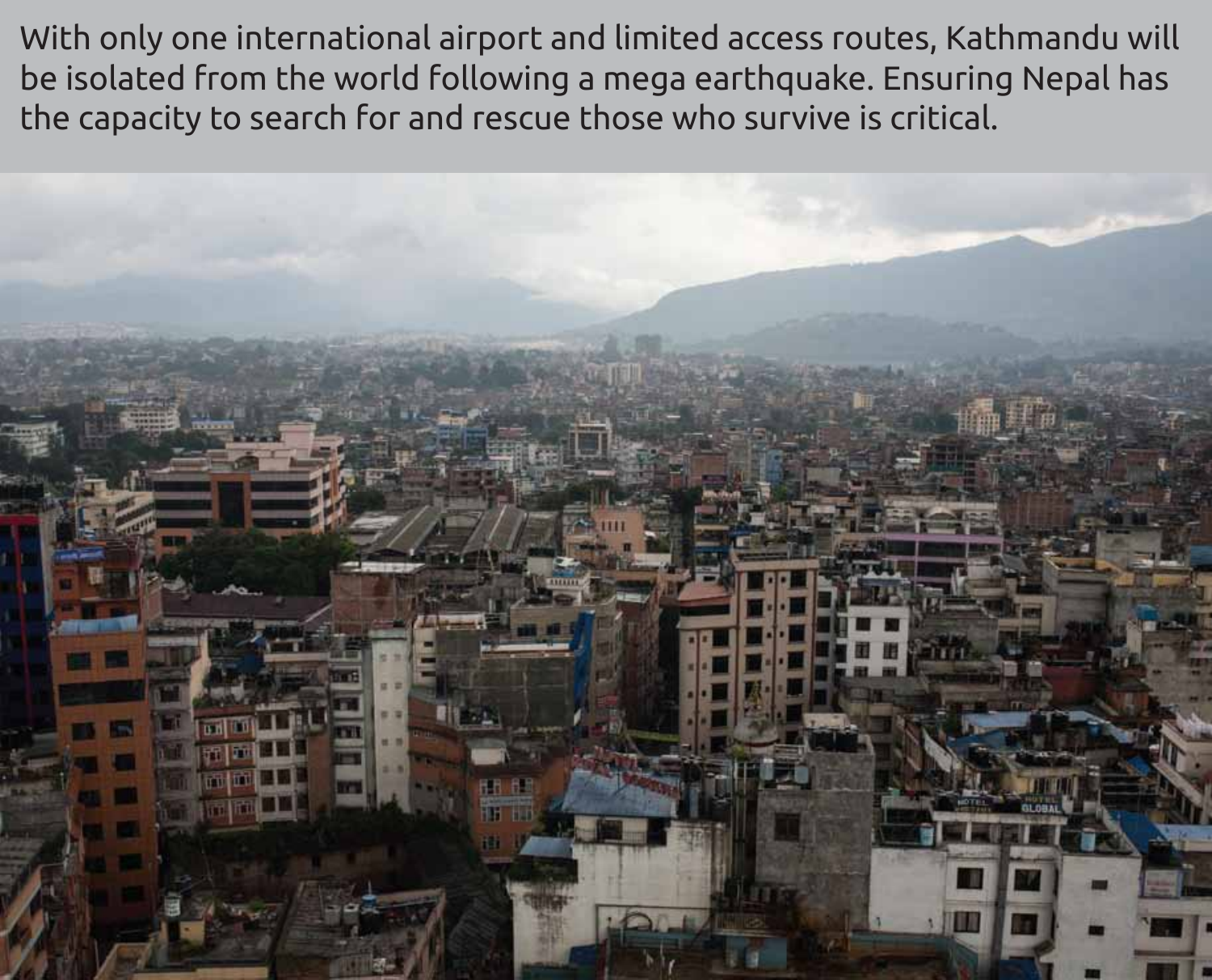response.

According to Pradip Koirala, Under Secretary of the Disaster Management Unit in the Ministry of Home Affairs, "First responder capacity development is a priority of the Government. It is vital that Nepal develops its own search and rescue capacity building from existing strengths, with the help of our partners, so that we can all be better prepared." As part of its commitment to strengthening overall disaster preparedness and the disaster response system in Nepal , the Government has formulated a National Strategic Action Plan on Search and Rescue Capacity; but much work remains to be done to make this plan a reality.

To support the Government of Nepal in developing a clear road map for first response, technical experts from the People's Republic of China and the United States of America visited from the 10th to the 18th of March 2014, supported by the NRRC and the Ministry of Home Affairs. During the visit, the experts took part in consultations with key stakeholders to determine a way forward. After the consultations, Professor Dr. Qu Guosheng of China's National Earthquake Response Support Service and Deputy General Team Leader of the China International Search and Rescue Team1 voiced enthusiasm stating, "There is a clear desire to develop Nepal search and rescue capacity. Working together we have formulated a solid plan of action for developing that capacity which both Nepal and its international partners can support."

The mission found that personnel from the Nepal Army, Nepal Police and Armed Police Force are not only extremely motivated to take on the responsibility of responding in a major disaster, but also that some have received training in the fundamentals of search and rescue. Capitalizing on this motivation and training the different security forces are developing dedicated search and rescue units. Ultimately, these dedicated units will train and work together as a cohesive search and rescue response across the country.

Additionally, a number of community volunteers have also participated in search and rescue awareness training - a critical aspect of any effort as 50% of the lives saved after a disaster event are due to community based first responders and spontaneous acts. Despite this encouraging information, capacity is currently scattered across the country with limited coordination, inadequate equipment and no national standards.

<sup>1</sup> Professor Dr. Qu is also the Vice President of The International Emergency Management Society and the former Chief Engineer of China's National Earthquake Response Support Service and has authored numerous publications related to structural geology, seismic risk assessment, and earthquake disaster emergency responses.